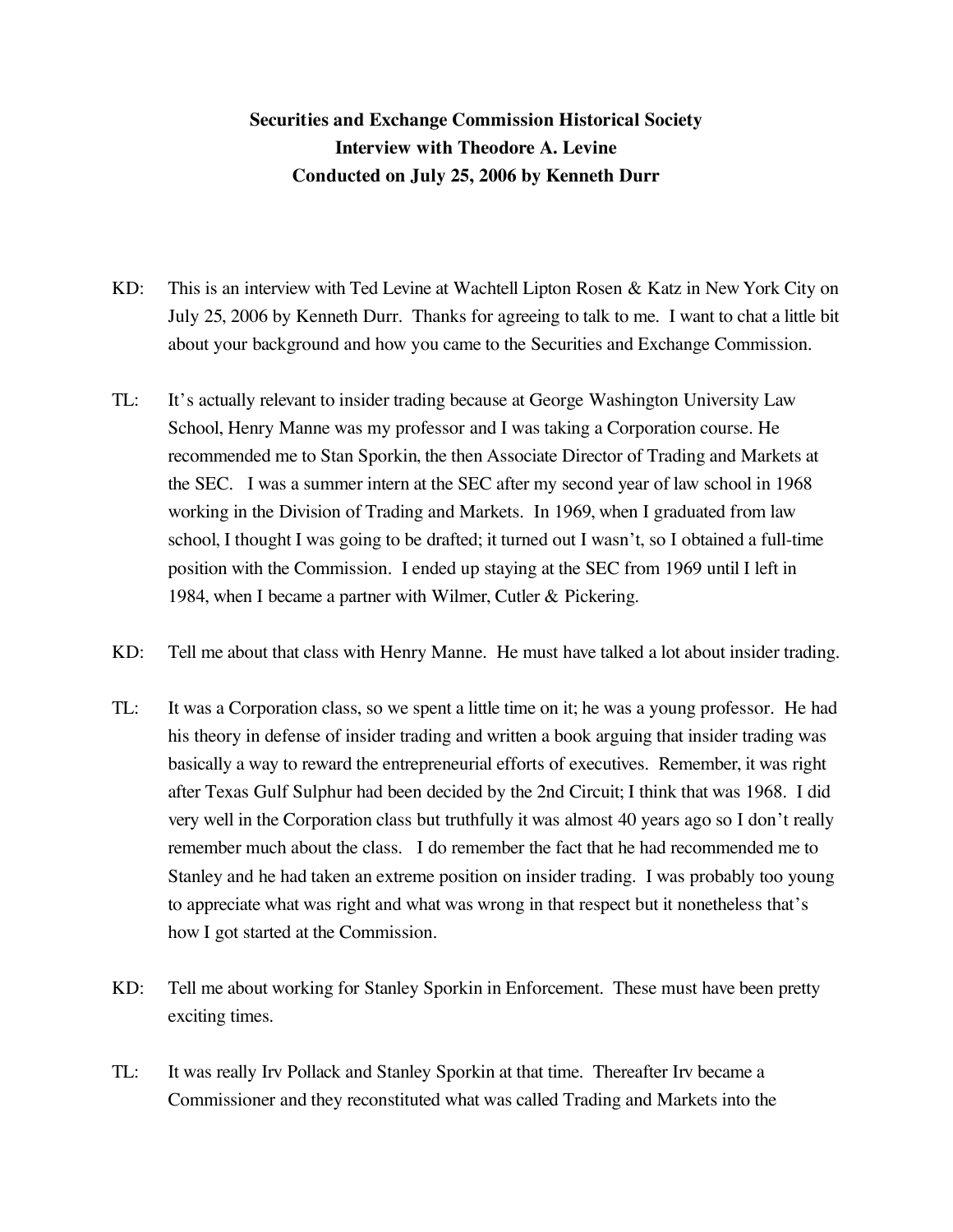Division of Enforcement. They also established a Division of Market Regulation. The Division of Enforcement, until Stanley left in 1981 when John Shad became Chairman, was really the center of not only the enforcement work but the development of mostly all the regulatory proposals at the Commission. Basically, all rule proposals or regulatory initiatives and even briefs that were being filed in the General Counsel's Office passed through Enforcement. Enforcement lawyers, including myself, had a role--at least I did- that was greater than simply doing Enforcement cases and supervising others. It was really having input into the regulatory structure.

I remember there was a "gestalt" approach utilized by the Commission – not only to use Enforcement actions but also develop rules and regulations around those actions. The Foreign Corrupt Practices Act developed that way; the perks rules and disclosure of compensation; the beneficial ownership rules, and the tender offer rules all developed first through Enforcement actions and then the development of rules and regulations based on those actions. It was a very exciting time and we were involved in everything going on at the Commission. Stanley had a very important role in influencing the Commission's direction. It's also interesting that before the Foreign Corrupt Practices Act, the SEC was a rather sleepy organization. The Foreign Corrupt Practices Act, particularly the voluntary disclosure program, really put the Commission on the map because it got huge visibility. That was in 1976, that whole post-Watergate era—the Commission became much better known and therefore much more controversial as a result of its higher profile.

- KD: The Commission got into some controversy as you mentioned with Texas Gulf Sulphur in the '60s. I'm interested in the legacy of that.
- TL: I recall two or three themes my Enforcement days. First, we set up different units within the Enforcement Division and one of the things we focused on was insider trading cases with us. The approach we used was not to have an ad hoc program but to have a programmatic approach to insider trading cases. We tried to concentrate the insider trading cases in one or more units in order to have the expertise to deal with them. Second, with Cady, Roberts, Texas Gulf Sulphur and the Investment Management decisions, there wasn't that much thought whether the legal theory used was parity of information or basically that insiders couldn't trade. You didn't have the duty analysis and all the stuff that followed the Chiarella decision. The law was not really the issue. The issue was -- could you make the factual case? Moreover, there wasn't a civil penalty remedy at the time, so the remedy the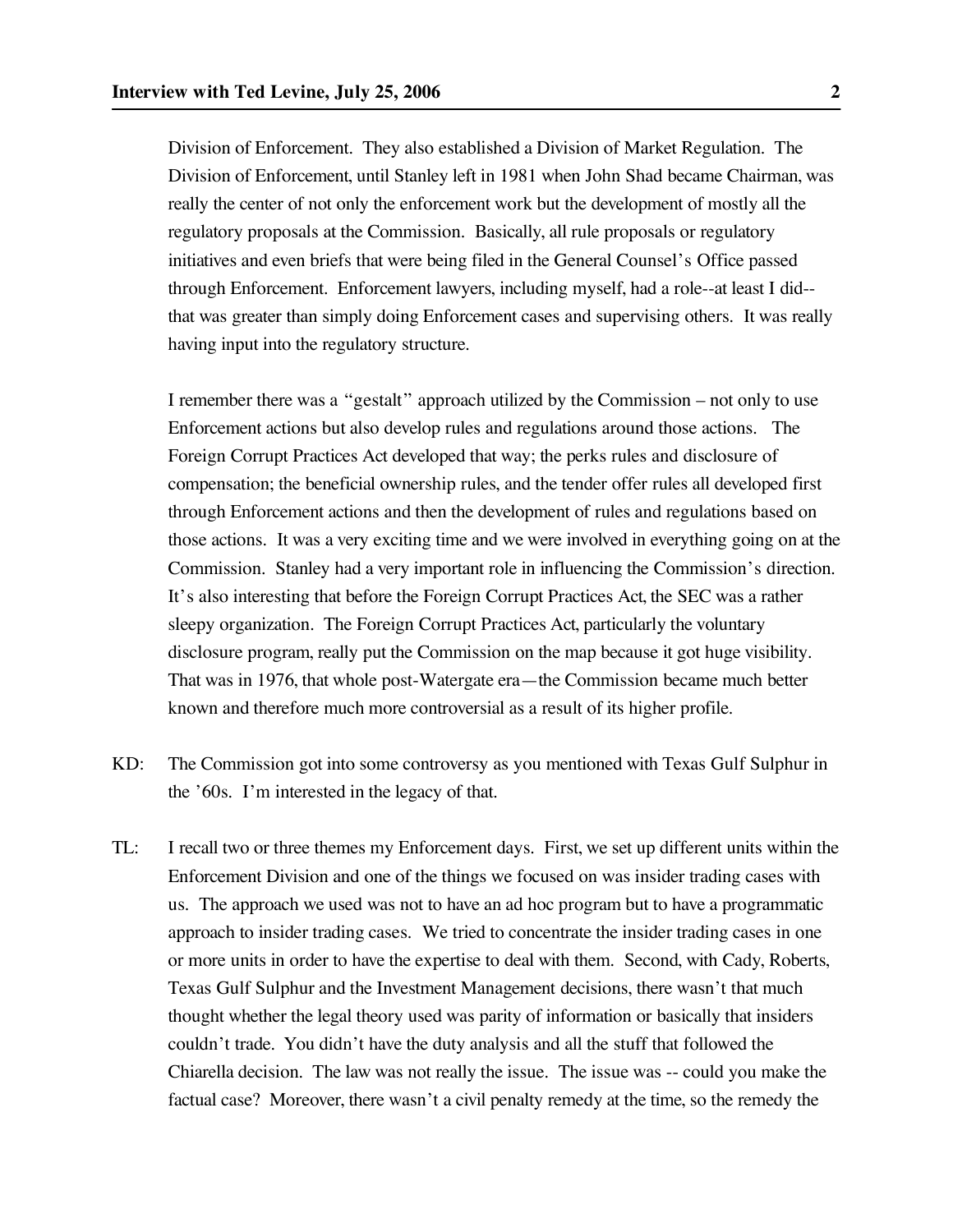Commission sought was injunction and disgorgement. The theory of the Enforcement efforts at that time was really not to punish but to bring the case and have a deterrent effect and to improve business standards. The philosophy of Enforcement has shifted. Actually it shifted with John Shad. During the Sporkin era, there was tough enforcement, it was a broad program and an innovative program. So basically the Enforcement cases were used to remedy the problem and put in constructive fixes. It wasn't designed to punish. The theory was to bring the enforcement case and get it out publicly so people could see it and the publicity would have the deterrent effect. In addition, you would get an injunction and disgorgement to deprive the violator of ill-gotten gains.

- KD: This is under Shad?
- TL: No, this was under Sporkin. Under Shad with his "he's going to stomp on you with hobnailed boots"--all that stuff; it was a much different, much narrower program and it became punitive. And then in 1984 with the Insider Trading Sanctions Act the Commission got civil penalties for the first time, in my view under a mistaken theory that you had to be tougher in order to deter people from engaging in insider trading. I don't think it actually was the case and even with the tougher penalties, it hasn't deterred insider trading.
- KD: Now because of that approach, did you pick and choose cases and say "let's go after those people who are very visible?"
- TL: No, I wish it was that simple. Most of the cases that were brought were a result of market surveillance and more reactive because --just like today-- news was matched against trading. It was more rudimentary then because you didn't have the surveillance technology that the Commission has today.
- KD: Was this the SEC's market surveillance?
- TL: Yes, market surveillance was a separate unit within the Enforcement Division. There wer also some referrals, because of jurisdictional issues, from the NASD or the Exchange. In the days when I started at the Commission, we had in the market surveillance room the broad tape, which was literally a roll of white paper that news was printed on. So if you wanted to reconstruct events, you'd go in and cut the item out of the broad tape and then scotch tape the broad tape back together. The ticker was also right there in the room so you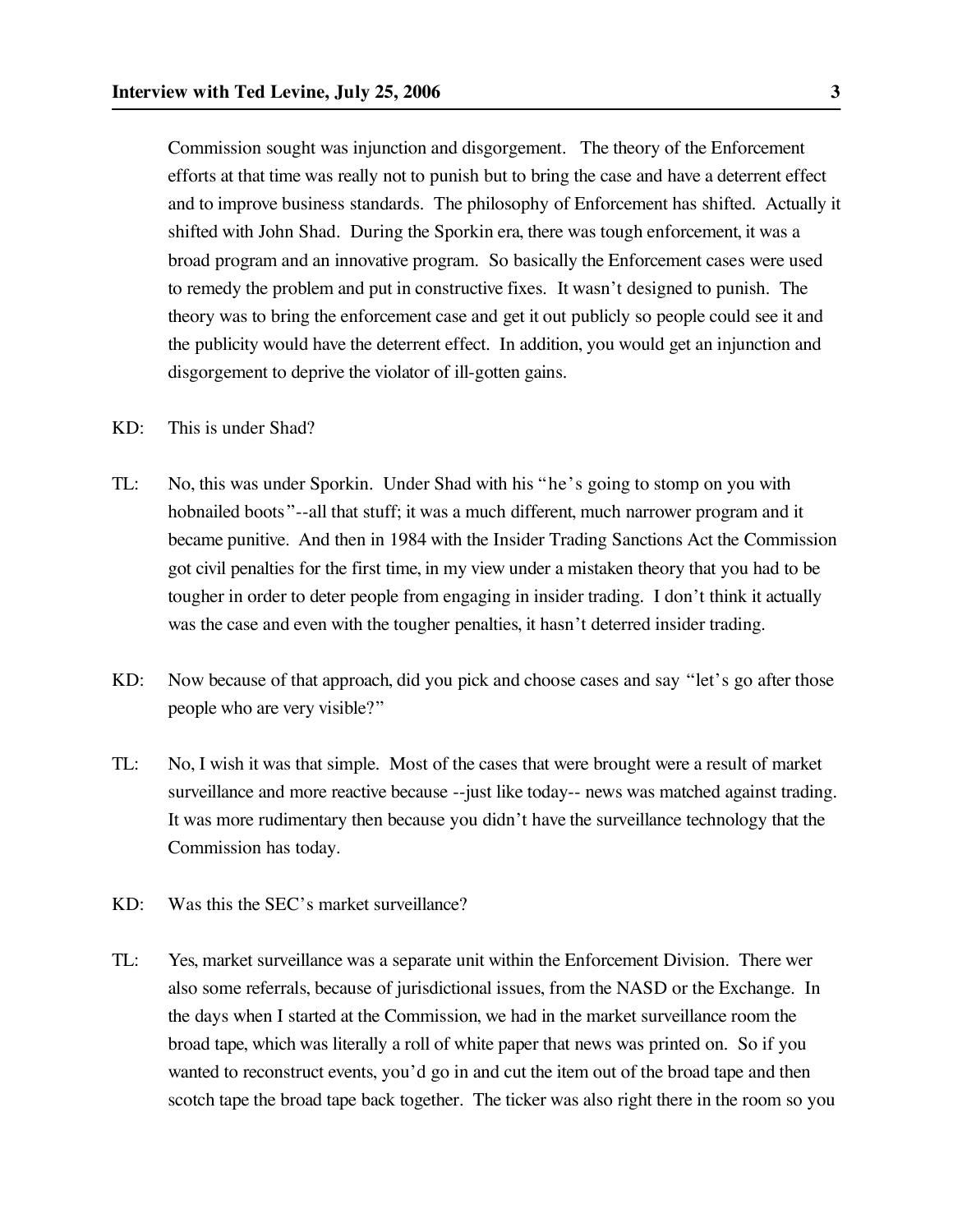could watch every print on the New York Stock Exchange. In fact I think the ticker probably still sits in the Director of Enforcement's office. But if the broad tape ran out of paper and someone wasn't there to change it you would miss some of the news. That's how rudimentary the Commission surveillance was when I was there. Things have obviously changed a lot since then.

- KD: Tell me a little bit about how you and Ed Herlihy did business; who you had working with you; how you divided the labor.
- TL: It changed over time. I remember when I started-- --it would have been '72 when I became a branch chief and then maybe '75 or '76 when I became an Assistant Director and then an Associate Director before I left. Ed who was one level below me, being the Branch Chief and moving up to Assistant Director. Gary Lynch worked with us at one time down there as did Bill McLucas. I know we had two branches when I was an Assistant Director and when I was an Associate Director I had more branches under my supervision. A branch had a Branch Chief and a number of attorneys in it and we concentrated the insider trading cases in a branch. I don't recall if I had market surveillance reporting to me, but I may have at one point in time. Later on in the '80s, particularly when the takeovers became more prevalent, you had a lot of M&A related stuff but in the early times it could have been the selling in advance of bad corporate news or buying in advance of good news. The focus involved corporate insiders and not Wall Street. I think the Wall Street phenomenon developed mostly when investment banks became advisors in M&A transactions.

So it was pretty simple looking back now. You'd look at the event and you'd get the blue sheet information which took a while because it was manually supplied either to the SROs or the SEC. Then you'd go back to the brokerage firm and get the information about who was identified as the trader and then you would start either through a formal or informal process getting in touch with that person and also probably get a chronology from the company and also try to identify who may have known about the non-public information--if it was an insider you'd try to establish whether the person had access to the information. If it wasn't clear who the person was then you would try to identify where there was a relationship between the person who knew the non-public information and the person who traded. And if you could establish that, you'd take testimony and then bring an enforcement case. A lot of those cases were settled. There were relatively few litigations of insider trading cases.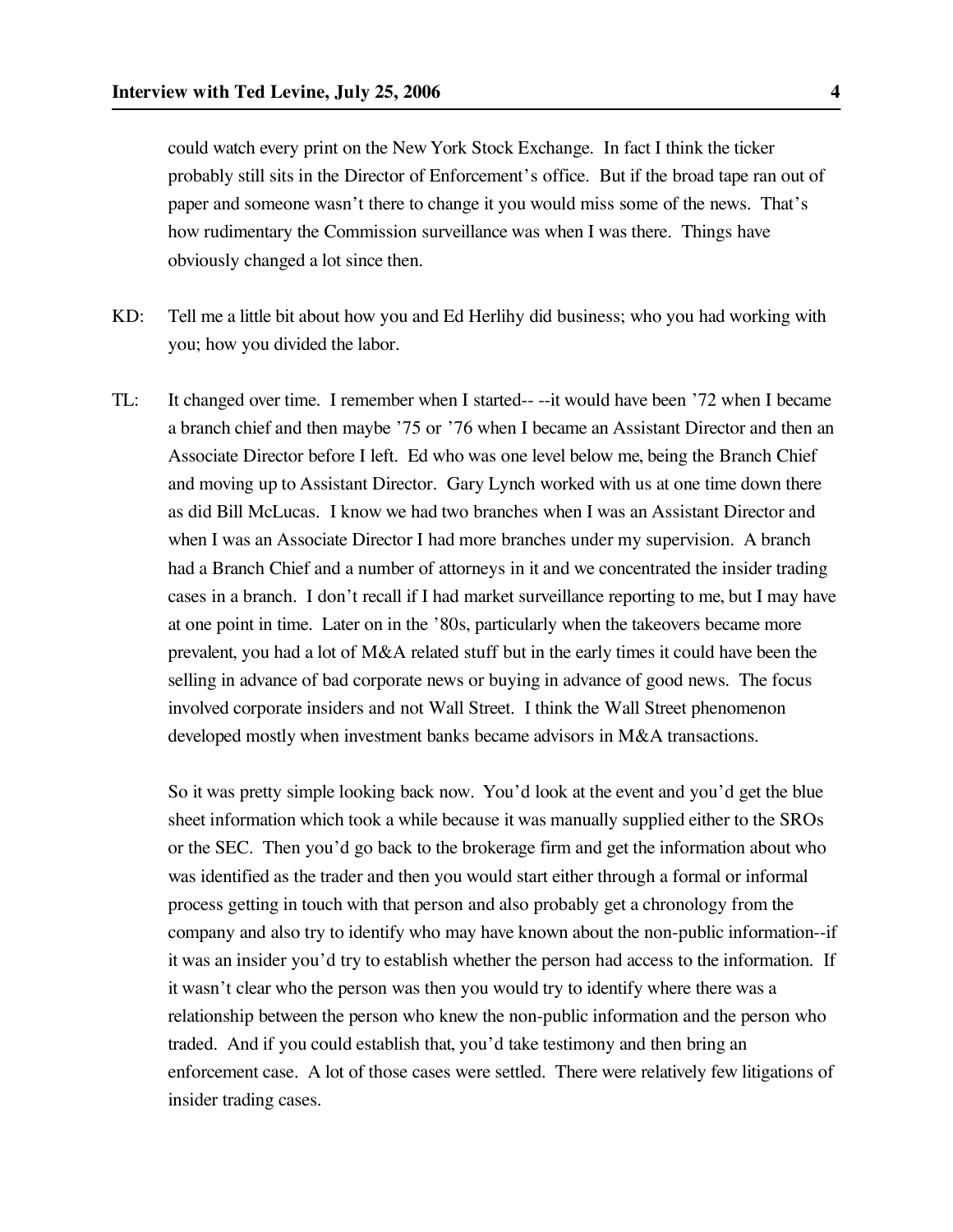## KD: Why is that?

- TL: There was rarely ever a criminal case; Chiarella was the first criminal case except for a short-selling case involving a guy named Pelz. In addition, there was no civil penalty at the time so the remedy being sought was either administrative or injunctive relief and disgorgement of ill-gotten gain. The cases were relatively easy to settle.
- KD: So you'd get that through the settlement and then you wouldn't have to worry about it?
- TL: Yes, right. And most of the times these cases were settled without admitting and denying the allegations. As I said, the philosophy was to bring the case, have the public airing of it and hopefully influence conduct and improve standards. The SEC was viewed as having the premier enforcement program and it was emulated around the world.
- KD: So these were classic insiders, members of Boards of Directors?
- TL: Officers, right, or employees, yes.
- KD: Did you ever get these more orchestrated groups that I know turned out up in the '80s where you've got people sharing information in brokerages?
- TL: I don't think so—but it's hard for me to remember. The cases that I recall in the '70s were, I think, more plain vanilla cases. I think the events that changed everything--three things happened -- actually maybe more than three things happened. First, you had the shift in the Supreme Court. The high water mark of the Supreme Court from the SEC standard was probably in the early '70s with the Affiliated Ute case and also the Superintendent of Insurance v. Bankers Life cases where there was an expansive reading of Rule 10b-5. And then as you recall, Powell joined the Court and Douglas left. There was this shift; Burger became the Chief Justice and then you had a whole spate of cases: Aaron, Hochfelder, Transamerica v. Lewis, and the Blue Chip Stamp; you had a narrowing of the interpretation of the securities laws. You also had up to this point a very favorable Court of Appeals in the 2nd Circuit. Besides being a very sophisticated court, one of the 2nd Circuit Judges was Timbers who was a former General Counsel of the SEC. Douglas having been the former Chairman of the SEC carried a lot of the weight on the Supreme Court. You also had a very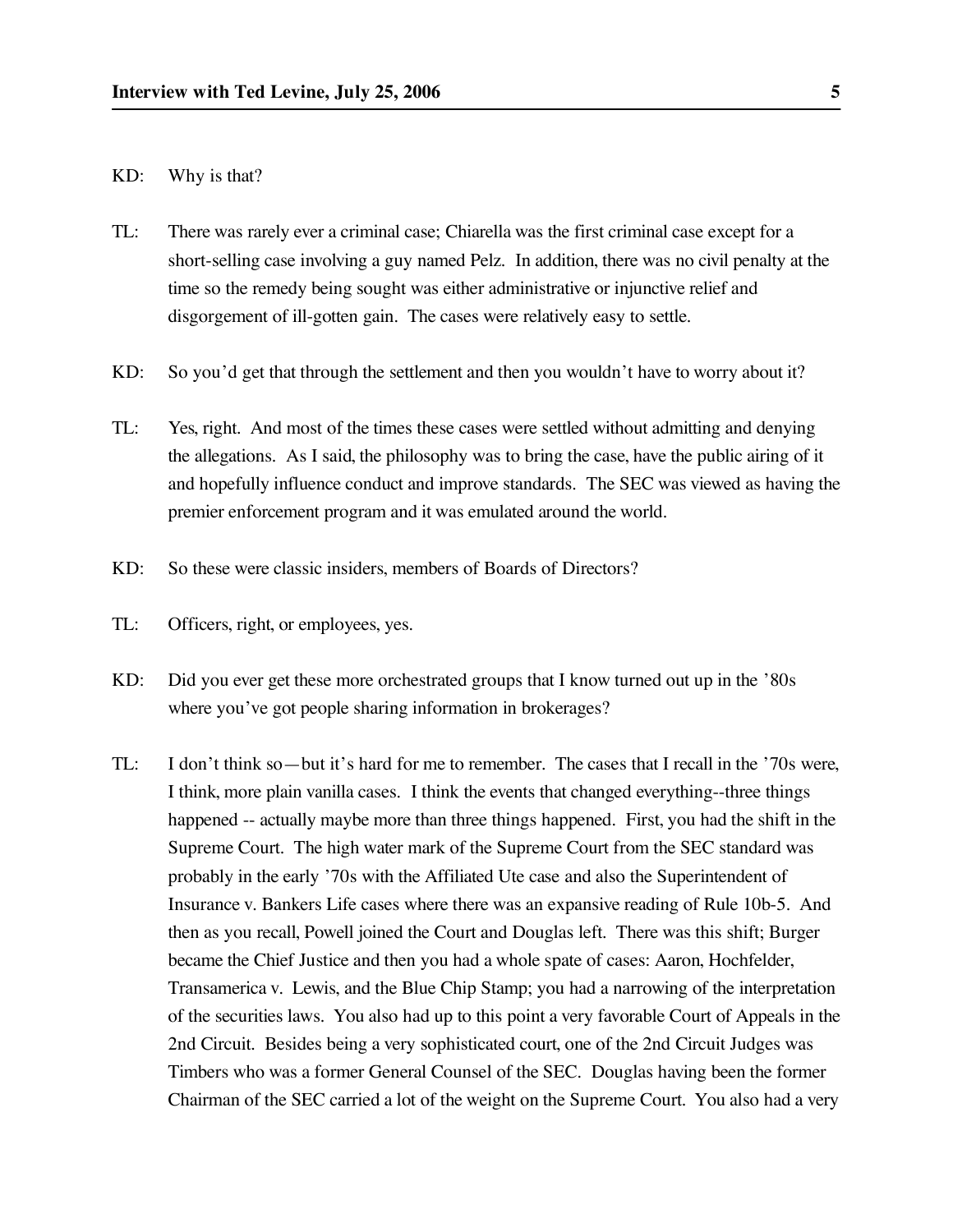favorable DC Circuit. So you had this shift in the make up of the courts and the narrowing of the expansive reading of securities laws. Second, you had takeovers -- they started in the '70s into the'80s—and that led to a much different approach. Third, you had the involvement of investment banks. Fourth, you had the change in the Chairman in 1981 because Shad became Chairman when Reagan became President. Stanley left and Fedders became the head of Enforcement. Those were all dramatic changes which impacted insider trading. The Chiarella decision had a huge impact on how the Commission approached those cases. But it was a combination of all these things that changed the program substantially in my view.

The insider trading cases were much more visible; they had much more prominence. Chairman Shad focused on insider trading cases in order to basically cut back the Enforcement program. Basically it was a very expansive program under Sporkin; it was like having a cop on every corner. Shad was against the Commission suing broker/dealers. He wanted to only name individuals. He also wanted to cut back on the expansive nature of the enforcement program. So what he did is focus very strongly on insider trading cases and he signaled that the SEC was really going to be tough on those cases.

At the same time there was one other event which I should have mentioned in the '80s – the development of the unknown purchaser case --Santa Fe. That was really an unprecedented case where basically the Commission authorized the suing of people who they couldn't identify simply based on the fact that the individuals traded "out of the money" options shortly before the announcement of a material event. The Commission actually was very successful in bringing that case and getting the Court to lock up the profits from the trading. This really involved foreign governments, particularly Switzerland, and there was the Banca Della Svizzera case before that, where Judge Pollack in the Southern District of New York threatened to seize the assets of the bank if it did not cooperate. This was a very expansive and controversial action. I was at the Commission at the time of the Santa Fe case and I was involved in it. We went to the Commission and said we don't know who traded, but the individuals must have had inside information, because why else would they purchase out of the money call options right before expiration?

KD: Whose idea was it to do that?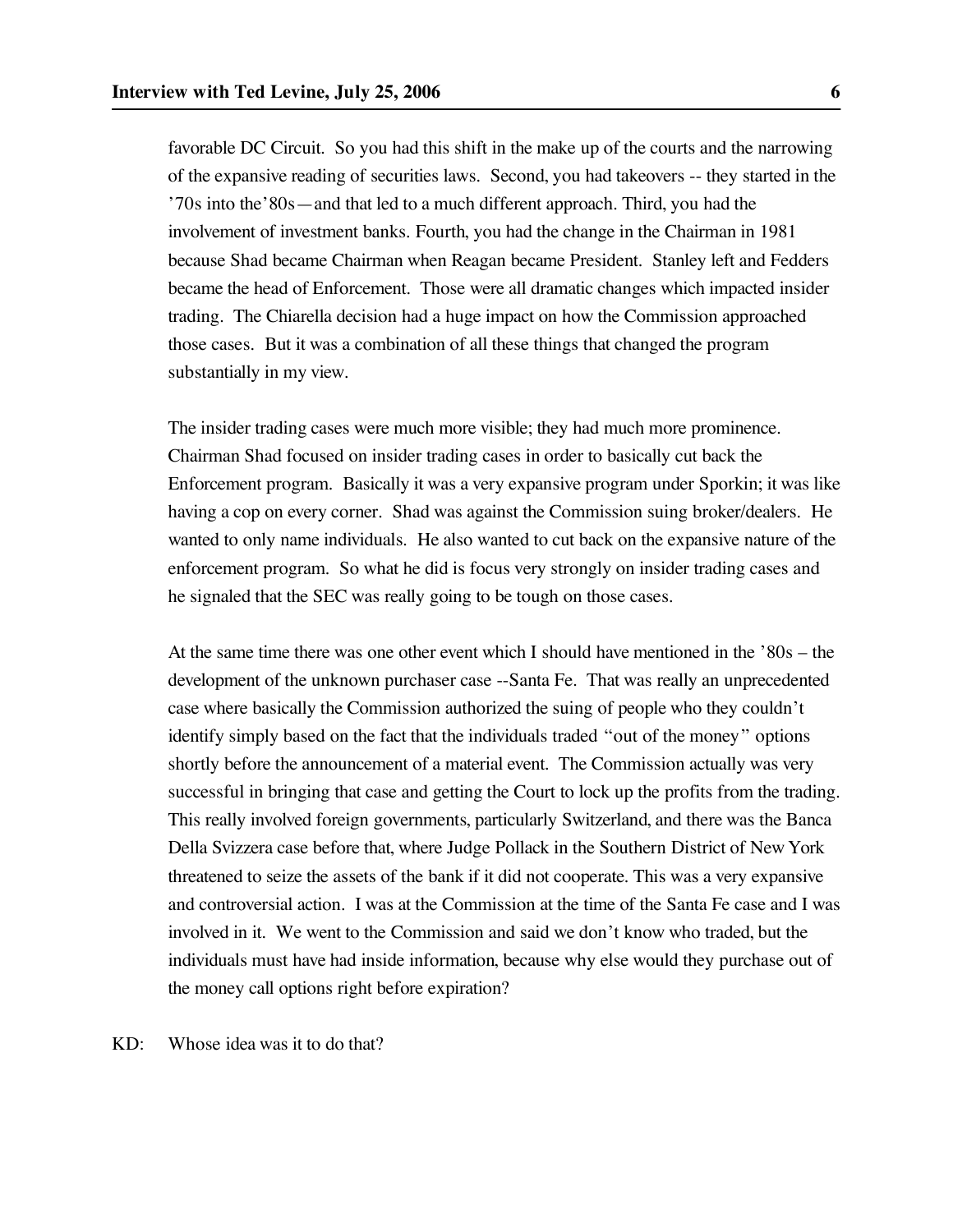- TL: I don't recall, but the evolution of the idea was that people believed that the individuals had to know of the insider trading because they were buying large amounts of "out of the money" options shortly for expiration and they were bought through foreign entities. The theory was if you can convince a judge that that's enough circumstantial evidence to tie up the profits, you'll force the individuals to come to the Court, and basically that's what happened.
- KD: How do you do that?
- TL: You had to file a complaint alleging the unknown purchaser had to have insider information. And basically you sought a TRO or a temporary relief to tie up the assets so they wouldn't leave the account because if we were correct and the assets left, they would be gone. At the same time, the Commission developed a Memorandum of Understanding with Switzerland to get access to the underlying foreign records. That was a challenge because of Swiss secrecy, and the fact that insider trading was not a crime in Switzerland, although they later amended the criminal statute. Under Swiss law, unless you could demonstrate a crime, there was no access to the confidential information. Ultimately the MOU was negotiated which allowed, under certain standards, the SEC to get access to these foreign records.
- KD: Did that grow out of the Santa Fe case?
- TL: I think it probably did. That probably was finished in '84 or '83--you may know better than I do the timing. But if it didn't grow out of it exactly, it was related.
- KD: So was the idea that you lock up the assets and wait for the person whose assets they were to come and try to get them?
- TL: Right; forced to come in, because you're essentially tying up all the capital. It was pretty successful. One footnote, there was a huge amount of litigation over how you divide up the disgorged profits. I think you will find—and I'm not as familiar with the details—but there was litigation in the  $2<sup>nd</sup>$  Circuit over who was entitled to the disgorged assets. It was very complicated litigation because disgorgement normally means you give the assets to the person who was defrauded on the other side of the transaction. And by the way I recall that there was a lot of controversy over how you deal with who was entitled to the assets. There was no Fair Funds provision. The Court, if it got jurisdiction in an injunction case, could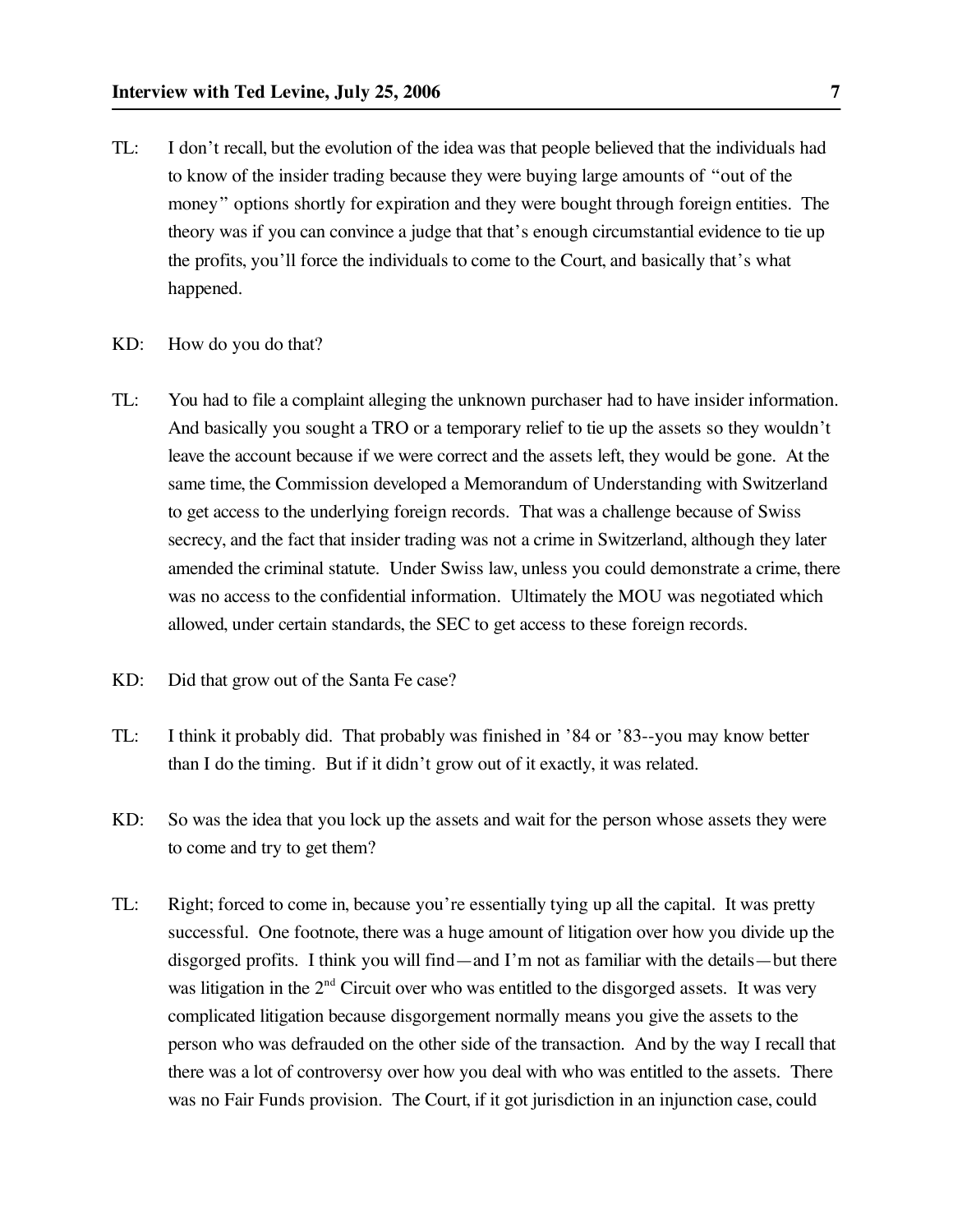use its equitable powers to deprive the violator of ill-gotten gains. That's the theory of disgorgement; it's an equitable remedy. The Commission always took the position that its purpose was not to provide restitution to the defrauded party. They left it to the private parties. Today, the philosophy has changed. The Fair Funds program is the latest example of that.

- KD: What was behind that philosophy?
- TL: The philosophy was it wasn't a collection agency. It certainly worked to help investors and disgorgement would do it but it adhered to the principle that it isn't a collection agency.
- KD: Which makes sense.
- TL: Yes; but now as these principles have merged, the SEC has taken more of a restitution approach in its Enforcement program. Currently, the Commission believes that when it gets hundreds of millions of dollars of disgorgement, it should not put it in the Treasury while investors get nothing. That is the theory underlying Sarbanes-Oxley and the Fair Funds program.
- KD: Was that partly due to when the amounts got so much larger in the '80s ?
- TL: Yes, in part, but the '80s is much different you had option trading and you had the Insider Trading Sanctions Act. Even though the statute provided for a civil penalty up to three times the gain or the loss avoided, the Commission adopted as a philosophy in all settled cases of seeking a one-time penalty. They also insisted on prejudgment interest so you could have on a million dollar profit disgorgement plus a million dollar penalty, which was not going to investors at the time. It was going to the Treasury. Plus the Commission would get prejudgment interest maybe so it became much more expensive to settle insider trading cases. Also, the insider trading law become more complicated.
- KD: The Insider Trading Sanctions Act you mean?

TL: No, the law of insider trading became really screwed up in the '80s, post-Chiarella. Chiarella, with its majority and concurring opinions, basically said you have to find a duty, so the duty analysis took over. What developed in the '80s was everyone doing this duty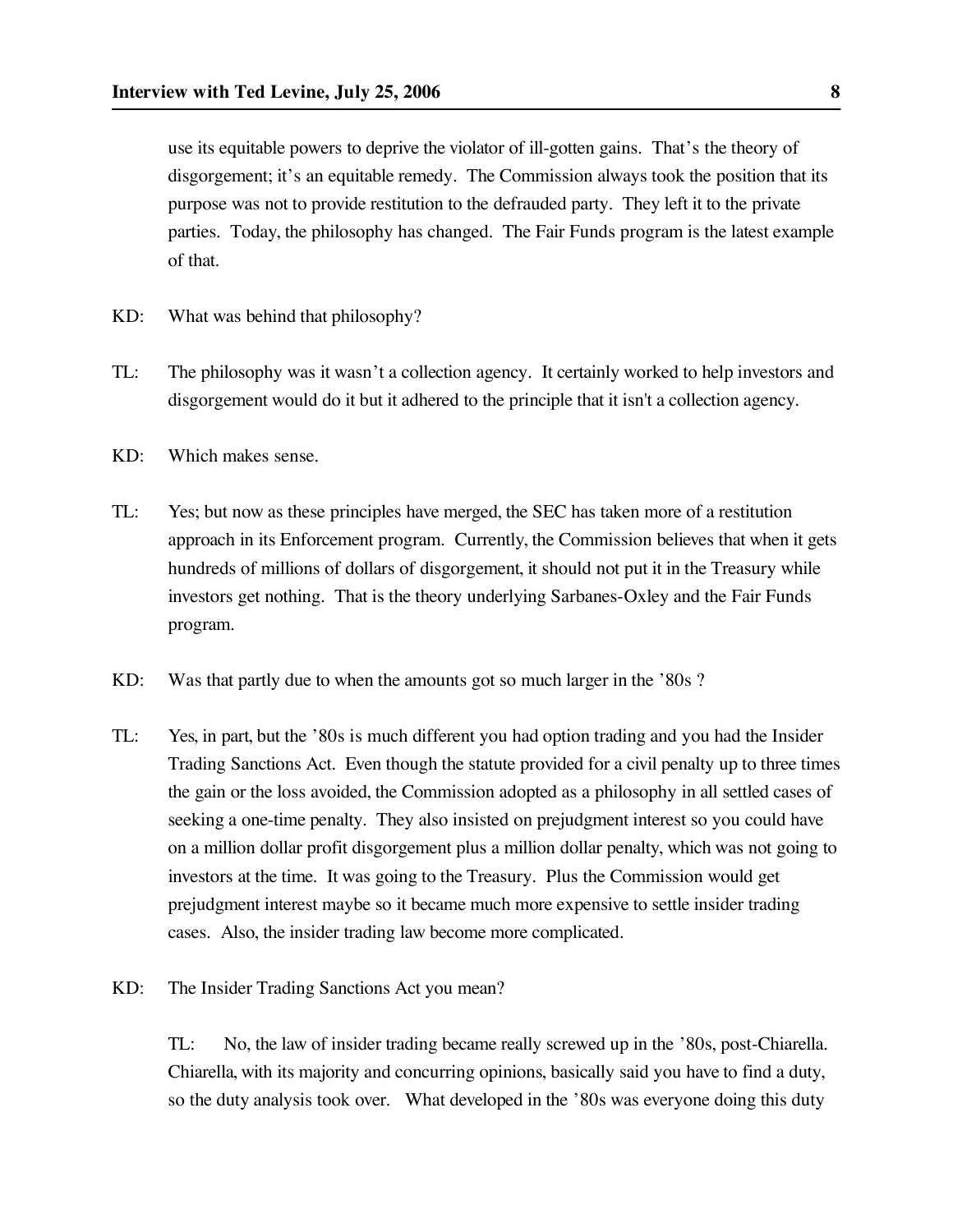analysis and then you had the Dirks case, which was a big shock to the Commission. I believe it was Judge Skelly Wright in the DC Circuit who wrote a very strong decision in support of the Commission's position in that case, and then he got overturned at the Supreme Court. The Court introduced the personal benefit test. So you had a duty analysis, you had a personal benefit test, and then you had an anomaly which resulted from the US v Newman and Moss v Morgan Stanley cases. US v Newman was a case where Morgan Stanley and Lehman employees tipped individuals who then traded and they were prosecuted criminally under the theory that if you have a breach of duty—sullying the reputation of the investment bank as a repository of confidential information in connection with the purchase or sale of assets, that constitutes a violation of Rule 10b-5. But in Moss v. Morgan Stanley, the 2nd Circuit decision threw out the related private litigation on the theory that the person who was defrauded was the investment bank, not the shareholders on the other side of the trade. The fraud was misappropriating the information from the investment banks. The investment banks were the defrauded party, but they weren't a purchaser or seller, so they didn't have any private right of action. So you had this anomalous situation where you could prosecute someone criminally but you didn't have a private cause of action on the same facts because the person on the other side of the trade wasn't defrauded. That generated a big controversy in the bar. I did a lot of speaking at PLI and other programs at that time and spent many hours discussing what that all meant.

I also remember there was a case Gary Lynch and I brought involving Tom Reed, who was the Deputy Secretary of Defense. I don't know if you spoke to Gary yet if he mentioned that to you.

- KD: Yes, he did.
- TL: And we got chastised on the Hill because we settled the case civilly with an order and a disgorgement of profits. Al D'Amato was a Senator and we got called up there and criticized for being so weak on insider trading.
- KD: But you got another shot at another Administration official.
- TL: Yes, it was Tom Reed. His father was at SoCal I think and the allegation was his father mentioned something about a takeover and he went out and traded and that also is really misappropriating it from a parent relationship. The Chestman case in the  $2<sup>nd</sup>$  Circuit also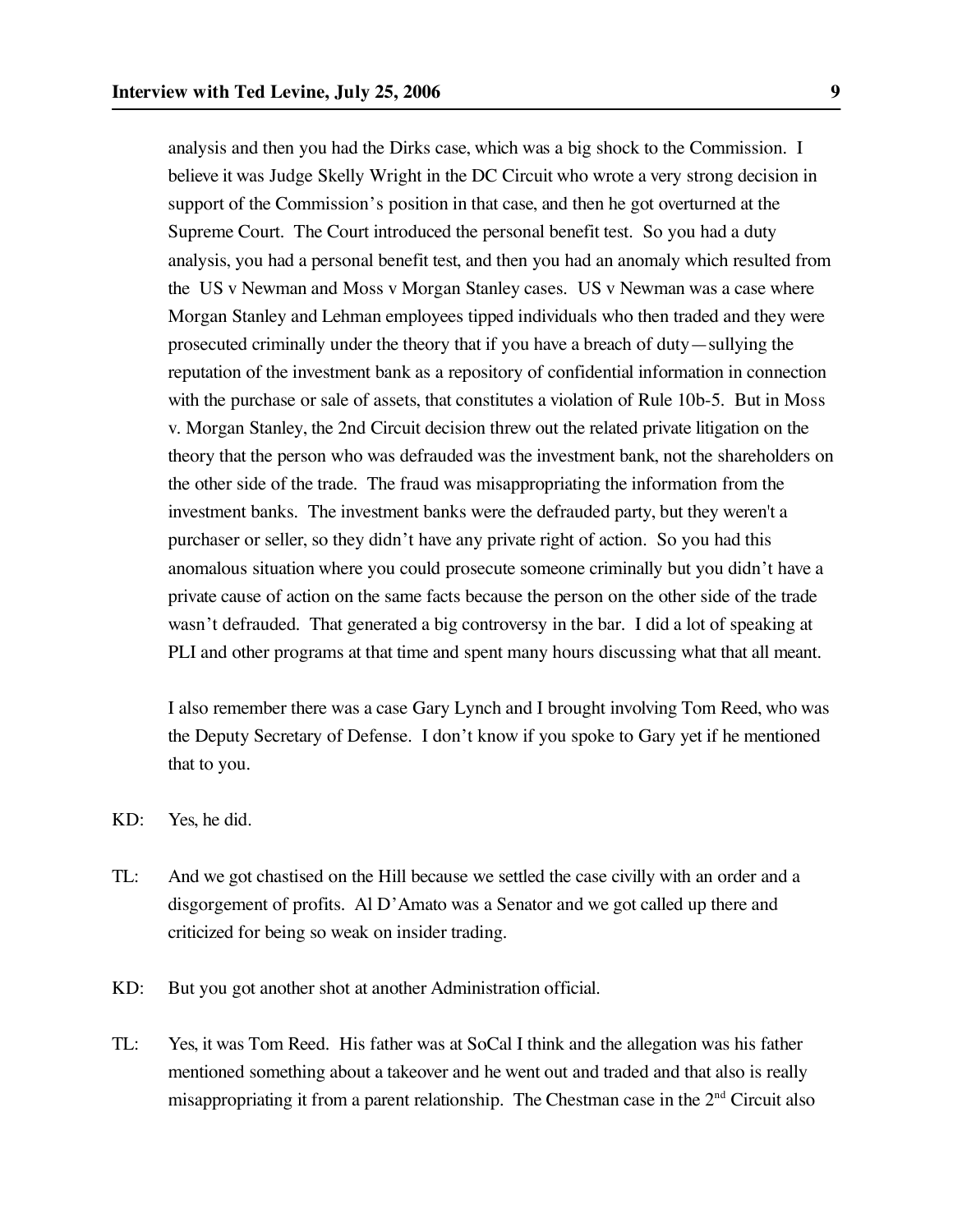raised the same issue. When is it that you actually violate in the family relationship? Does a level of trust and confidence exist in a family?

- KD: The Thayer case was similar to that too a real cast of characters.
- TL: Yes, Thayer was the other case. The other big event in the '80s, partly because of Rule 14e-3, was the development of what was then known as Chinese walls and restricted watch lists - - now known as informational barriers. It became imperative that every broker/dealer adopt Chinese wall procedures. This movement actually started in the '70s with Slade v. Shearson Hamill, a 2nd Circuit decision. The issue identified was what can a multi-faceted investment bank do where you have one group of individuals who have non-public information and yet there is firm trading and customer activity in other areas of the firm. I represented Merrill Lynch in Cotton v. Merrill Lynch which was in Oklahoma District Court where that issue was prevalent. There was a case where an insider, a Director who was on the outs with the Board of the target company, wasn't aware that the Board was considering essentially a merger. He went to Merrill Lynch who was the investment banker on one side and, unsolicited, sold his stock for X and then the merger was announced and the stock went to Y; he sued Merrill Lynch and others saying you had a duty to tell me about the merger. Merrill Lynch's defense, we argued successfully, was no, the law precludes disclosure. The Chinese wall prevented the sharing of information.

And then there's the emergence of Creditors Committees, during the bankruptcies in the late '80s, which also raised the Chinese wall issue. Investment banks set up Chinese walls, restricted and watch lists, and procedures in order to let them do a variety of business activities in a multi-disciplined firm. In 1988, Section 15(f) was enacted codifying the requirement that firms have policies and procedures in place to prevent the passing of information within a firm.

The concept of Chinese walls in part came out of the M&A area, particularly where you had the private side of the wall, basically the investment banking side, and then you had the trading and customer activity on the other, public, side. Investors also tried to anticipate deals before the merger announcement and firms used watch lists to monitor that activity.

KD: Are these the run-ups that people were always seeing in the early '80s?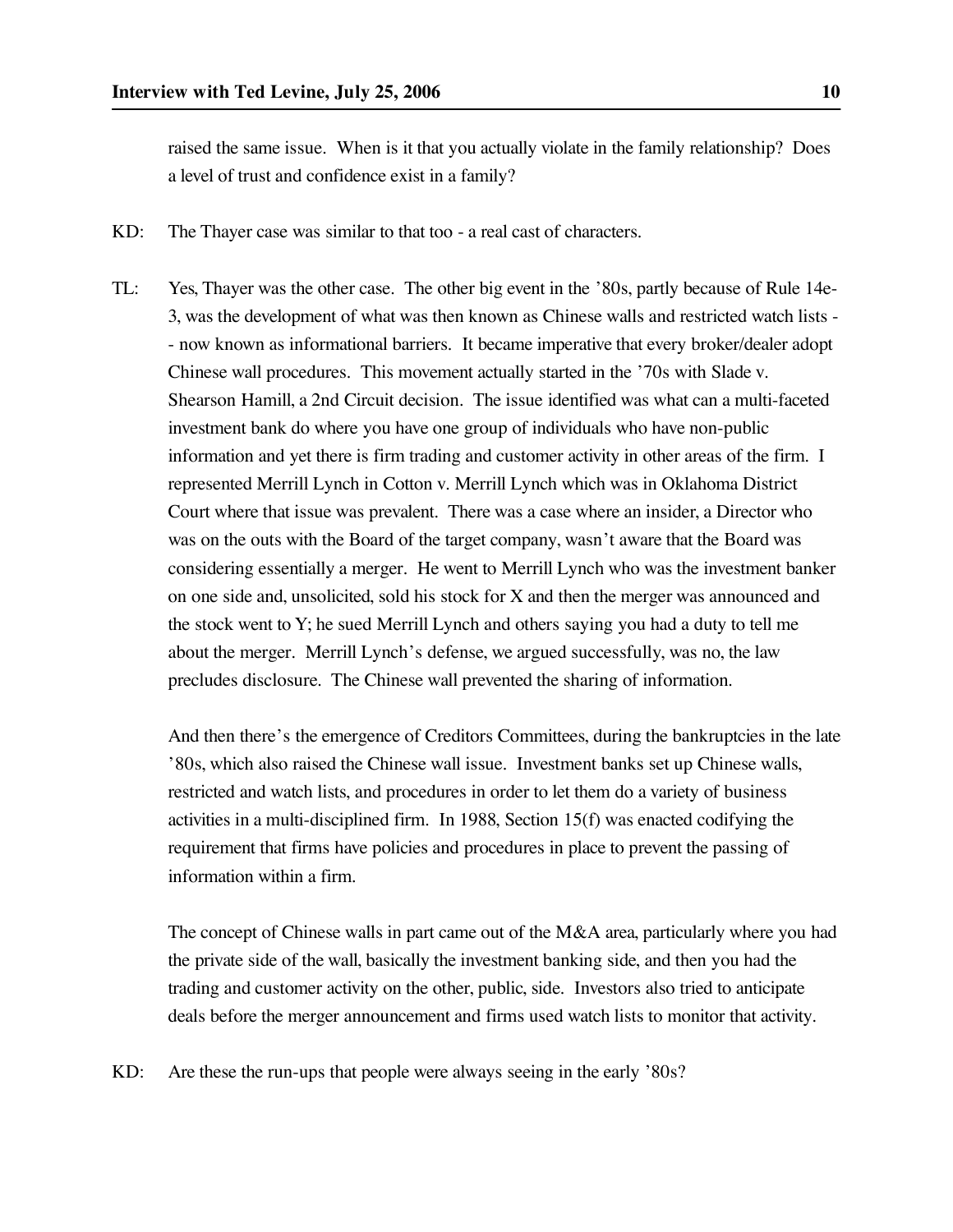## TL: Yes.

- KD: And I've heard that credited largely to insider trading.
- TL: Part of it. When I was in private practice, I represented Ivan Boesky in 1986, and part of that whole Dennis Levine, Marty Siegel, Milken and Boesky cases was the issue of leakage of information about deals, pre-announcement. That practice has continued today. I just saw in today's paper an article about the HCA buyout-- the SEC is investigating option trading prior to the public announcement of the buyout. So the practice continues and this is now 30 years later. Normally, the run up just prior to an announcement suggests someone was buying, but the combination of changes in the law, the narrowing of the interpretation of the insider trading laws, the prevalence of option trading and the M&A activity which provides a lot of opportunity for profit, all has created this rebirth and is probably why the government tried to move to tougher standards. There were other factors as well but those were the main factors.
- KD: This setting an example that people can be prosecuted--clearly it wasn't doing anything to stem this activity.
- TL: Yes, that's right. Well, there's a phenomenon of law enforcement: look at murder and robbery. Those laws are vigorously enforced – and yet murders and robberies still happen. I found among most business people that the public opprobrium in the community of someone being charged with insider trading is the worst thing, and reputationally you don't ever get over that. It has never been viewed as a badge of honor to be sued by the SEC. Look at Chiarella; that was an SEC settlement, and the Department of Justice – not the SEC – wanted to pursue him criminally.
- KD: That's right.
- TL: It turned out to be a mistake--the SEC had \$30,000 settlement, disgorgement of profit and would have moved on. I assume Paul Gonson will, if you haven't spoken to him, set the stage for that decision. It was coming anyway, I think, because there was a narrowing of the interpretation of the securities laws. Some of the other cases also operate under the theory that if you prosecute criminally, you will scare people and you'll deter violations. It works to some extent but I think it was overblown and I might say a consequence is that the SEC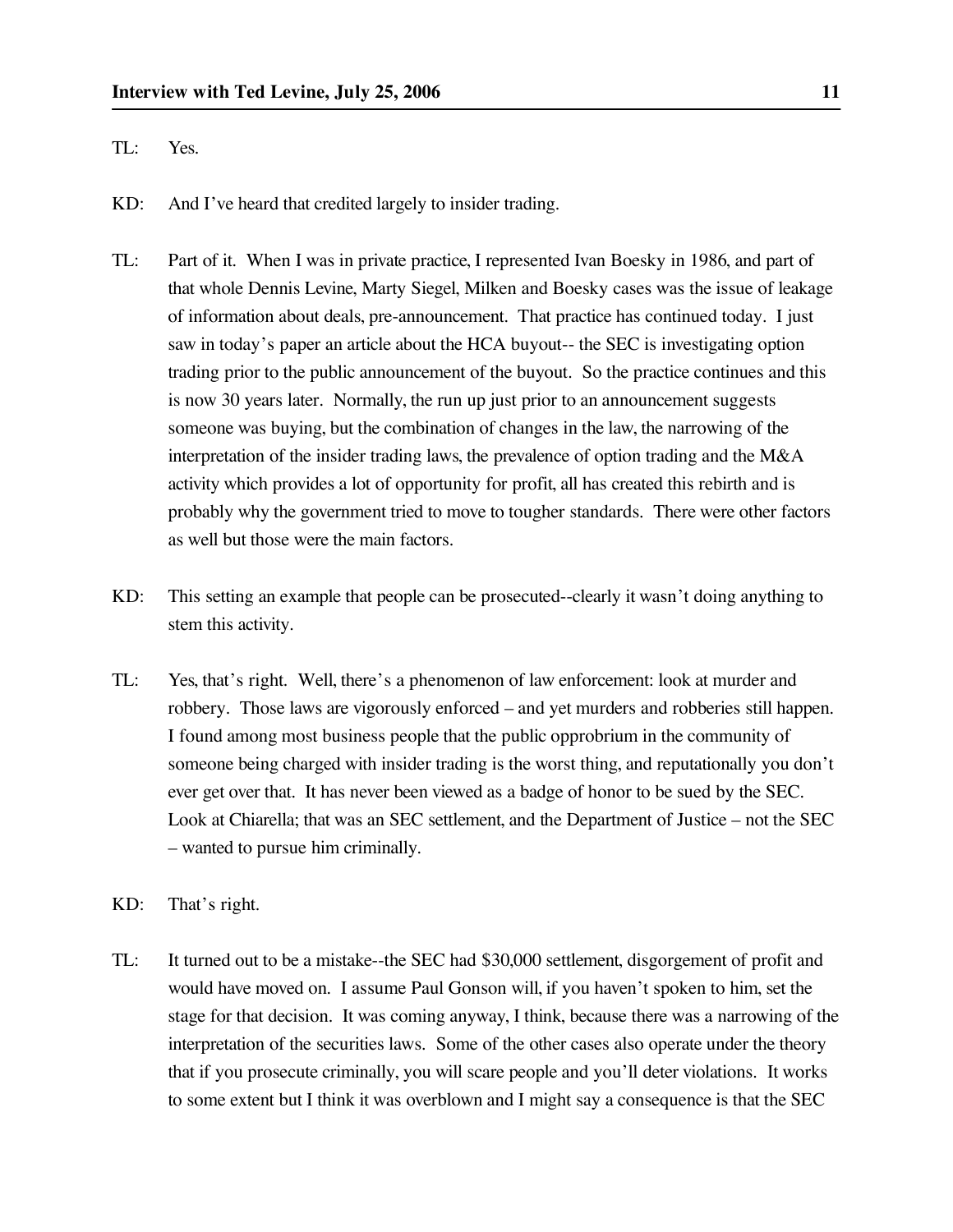loses a fair amount of cases when they litigated. Once you have a criminal prosecution or you have a higher cost of settlement through insisting on a civil penalty, it becomes much more demanding to settle –particularly with respect to the closer cases where the SEC looks to circumstantial evidence to pursue the case.

In those circumstances, the SEC loses some cases and their program suffers. As the SEC insider program expanded, SEC offices all over the country and prosecutors in different jurisdictions started handling the cases. You didn't have all the cases focused in the 2nd Circuit--a sophisticated Circuit in these types of cases. You had several Circuits handling the cases and you'd have crazy decisions which hurt the SEC's program. If the SEC goes to court and say all I'm asking you to do is give me an injunction to obey the law and don't violate it again, plus the person that violated gives up all ill-gotten gain, the government gets the benefit of the doubt, and preponderance of the evidence is the standard of proof in those cases. I think once you start putting in a civil penalty and the consequence of criminal prosecution, subconsciously judges put a greater burden on the government in proving its case. It becomes more like a clear and convincing standard and so the result of all that toughening up was that it became harder for the SEC to prevail.

- KD: What's an example of that? Is there a case that sticks out?
- TL: There was the Teicher case in the 2nd Circuit which led to Rule 10b5-1, this whole debate about "possession or use" of insider information--did the SEC have to show the person had it or did it have to show the person actually used it? An example was at tax time and the individual said I have to sell because I have to pay my taxes. I need money; I need liquidity. At the same time the company was doing badly and the person was selling in advance of the announcement of bad earnings. So the person had a reason to trade, but on the other hand he possessed the information. I can't give you the number of SEC losses in litigated cases but there were losses along the way. Generally speaking, the Enforcement Program, because of toughening up changed from being prophylactic and remedial to punitive. If the insider trading case is perceived by a court to be punitive, it will be tougher to get the relief sought because the court is going to hold the prosecutor to a higher standard.
- KD: Now it would seem this was particularly difficult since there was no definition of insider trading.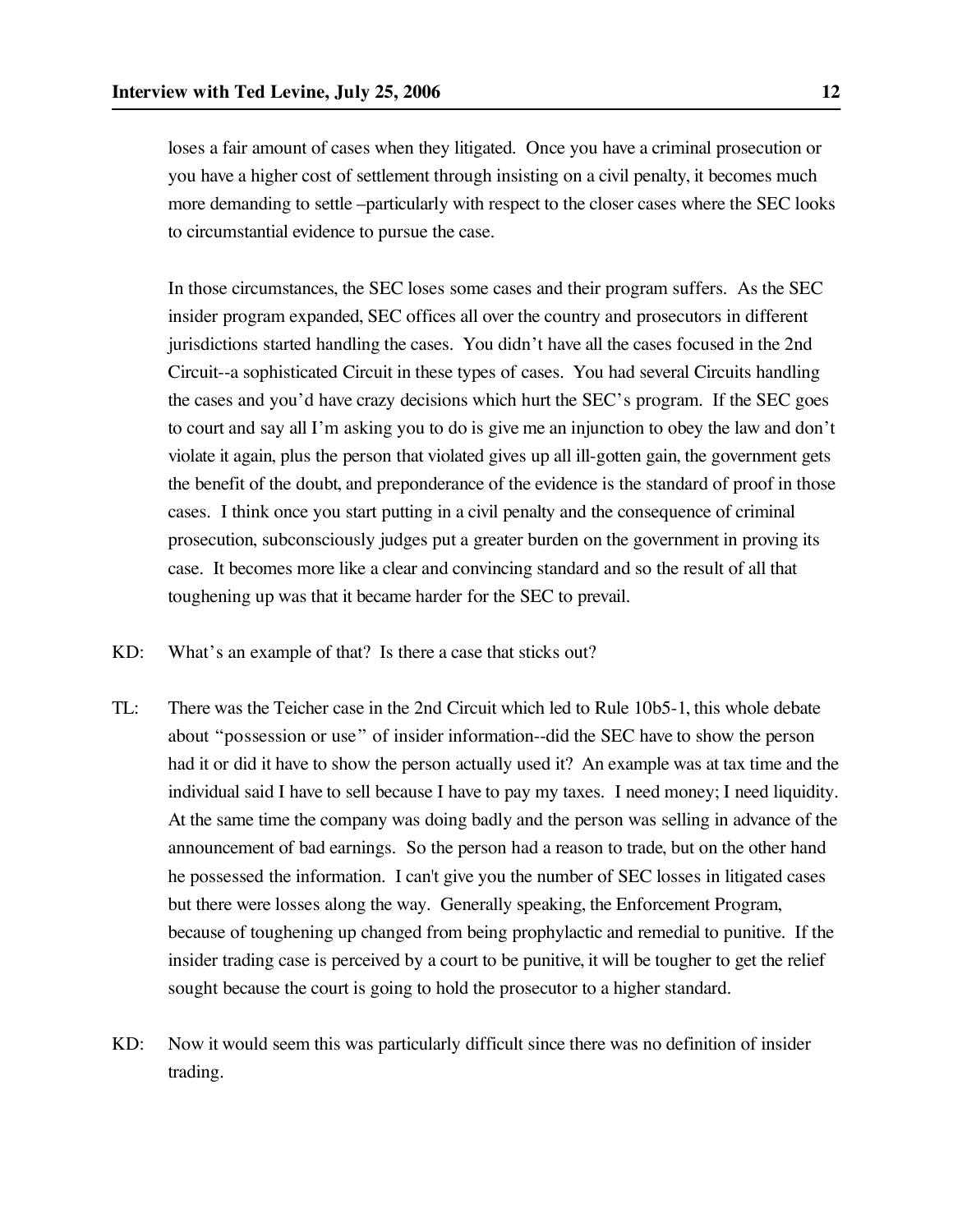- TL: Yes, well it's very interesting. There was a committee formed by Harvey Pitt, which I was on, and we came up with a definition of insider trading. Actually there was a bill introduced--Senate Bill 1380.
- KD: Now your committee was working with D'Amato?
- TL: Yes, and actually the Committee codified everything the Commission needed, and basically it was a very broad bill. And then I think the SEC put out their own proposal in 1987--I forget exactly when--
- KD: It was '87?
- TL: It didn't go anywhere because the SEC was deathly afraid of the fact that somehow by codifying insider trading, it would lose the ability to pursue a case even though in retrospect they think it was a mistake not supporting a definition. This was an attempt to basically give certainty but "expansive" certainty. There was a lot of resistance to the SEC; let's see, '87 -- I don't remember who the Chairman was at that time.
- KD: Ruder?
- TL: It may have been Ruder at the time, I forget exactly, but there was a lot of resistance. Charles Cox was the Chairman when this came out; he had moved up as Acting Chairman. The bill went nowhere, so there isn't a definition of insider trading. Are you aware of the bounty provision?
- KD: No, I'm not.
- TL: There's a provision in the statute that provides that the Commission can pay up to 10 percent of the civil penalty to someone who essentially gives them a tip of insider trading. It's Section 21(a) E.
- KD: Now why didn't the Senate initiative go?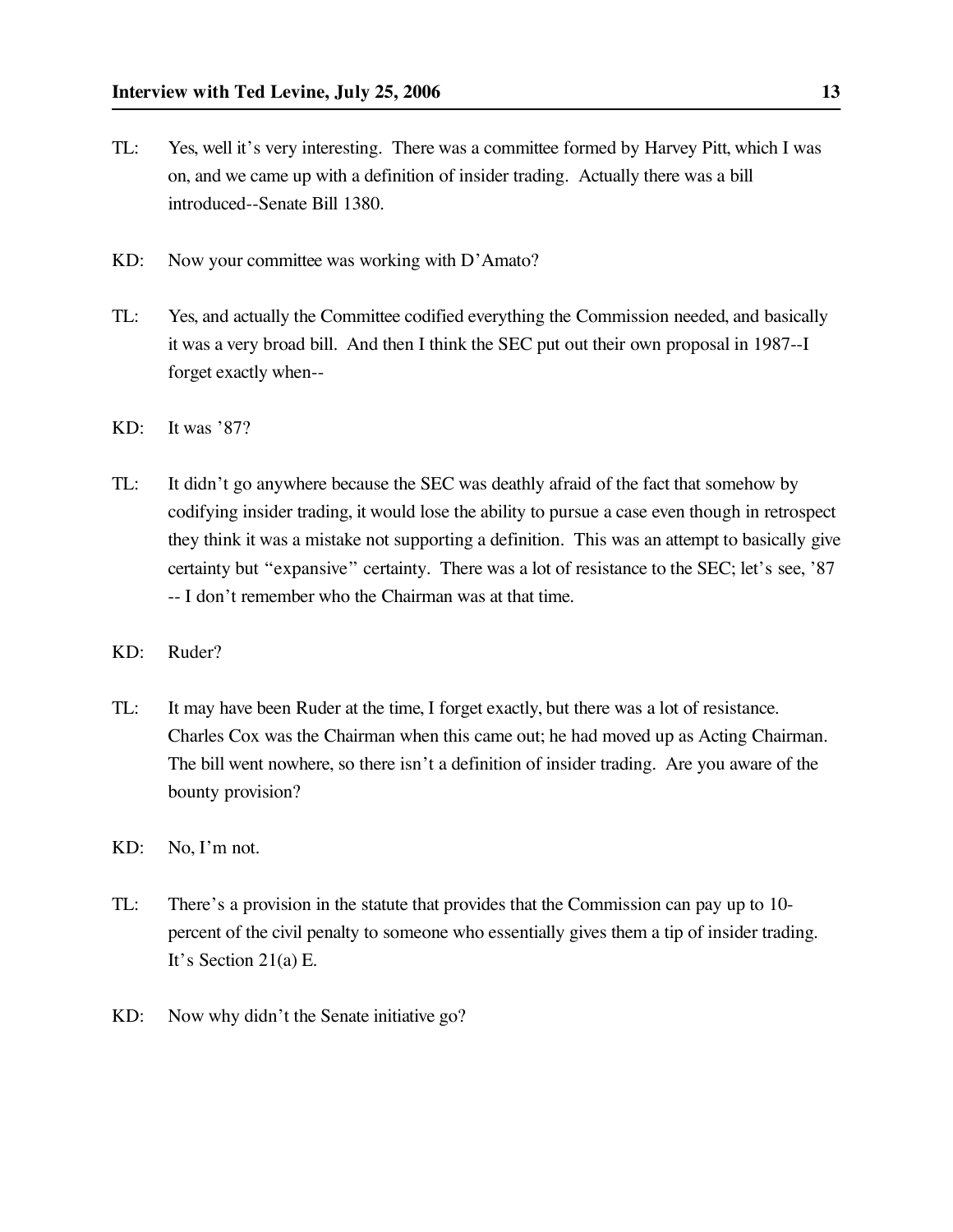- TL: It was very hard to get something through Congress if the Commission did not support the bill. Congress would defer to the agency; if the Commission wasn't supporting it, they wouldn't do it.
- KD: Was your group trying to get the agency moving or anything?
- TL: Yes, I'm sure. The idea was "look at this turmoil, post-Chiarella, post-Dirks--so let's get a definition so people know what the boundaries are about insider trading." One thing I also recall that I should have mentioned earlier was the Switzer case, which exemplified the problems post-Chiarella. Barry Switzer was the coach of the Oklahoma football team. We dealt with this when I was at the Commission. Switzer was sitting in the stands and an executive of a company was talking about a deal with someone else--this is the allegation-- Switzer overhears the conversation, goes out and trades, and the SEC sues him for insider trading. The court threw it out ultimately and the theory was it was not non-public because Switzer overheard the executive in the stands at a football game. If in fact Switzer had stuck his head into the conversation, he would have violated, but if he overheard it and he was sitting there, he wasn't, because then it wasn't deemed to be in confidence and non-public. I think it was a "hometown" decision.
- KD: How does the personal benefit fit into that?
- TL: The personal benefit wouldn't fit in. The theory here was misappropriation, and personal benefit comes up where the motive of the tipper looms large, post-Dirks. The Court in Dirks basically said if you're trying to get a pecuniary benefit or a reputational benefit or convey a gift to a friend, those are improper motives. In Equity Funding, Secrist had a proper motive; he was trying to reveal a fraud and so there was no improper motive. Of course what the decision did provide is that Dirks could selectively reveal the information to clients and so it does defraud some people – those who don't know the information. The court said look at the tipper, you have to find a personal benefit to the tipper.
- KD: In the '70s, you said that you really did begin to worry about legal theories and how you were going to adhere to legal theories and just wanted to show that somebody was trading with inside information. Tell me a little bit about how that changed and when that changed. Obviously Chiarella is a turning point. But how did that affect day-to-day --how you and the people you worked with did business?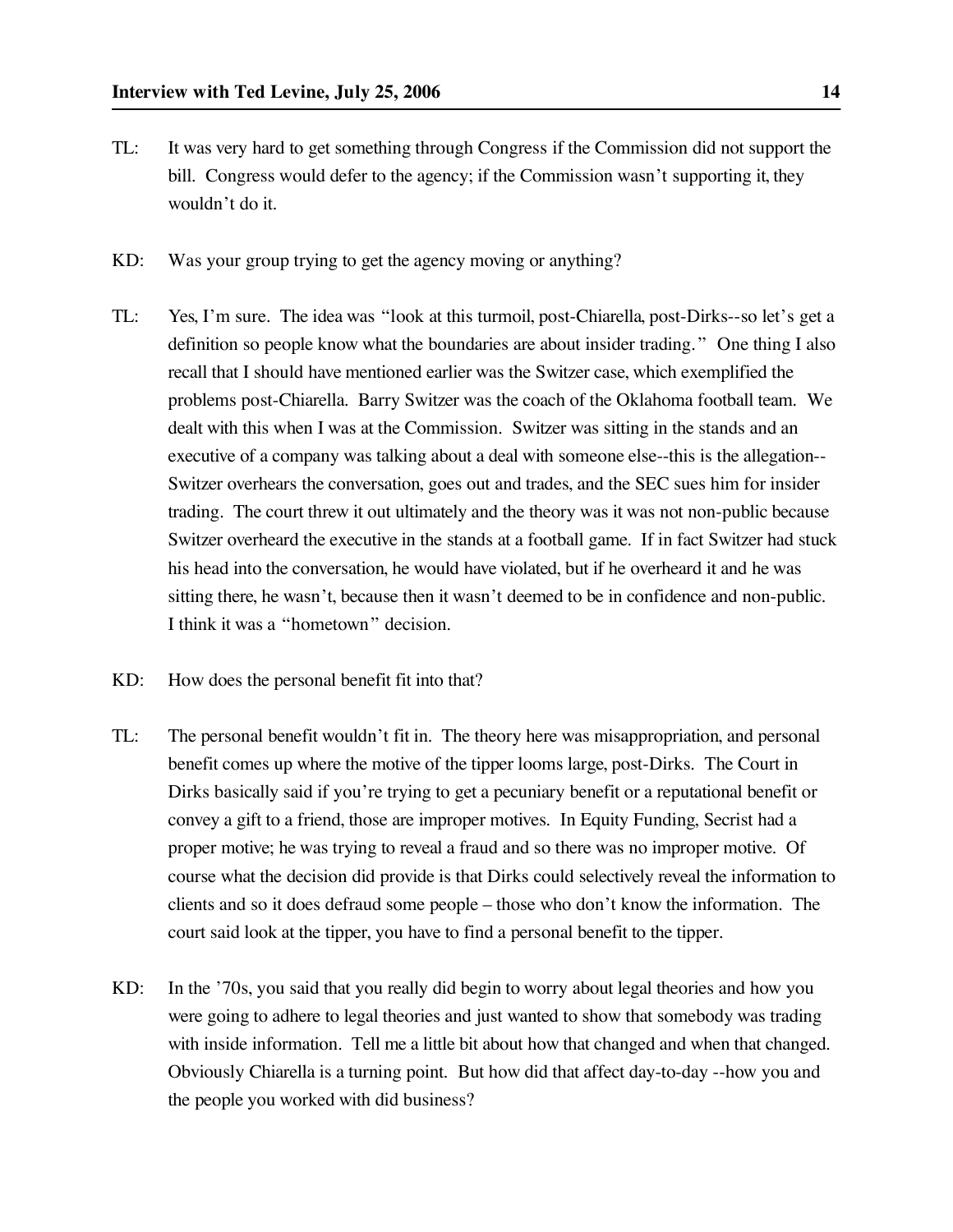- TL: I left the SEC in '84, the end of '83; Chiarella was '80; Dirks was '84. On the routine cases it didn't change because Texas Gulf Sulphur was still good law.
- KD: The classic insider trading?
- TL: The classic insider who was trading or tipping; those cases didn't change in that sense. You remember that didn't have the personal benefit analysis so basically the insider had the information and either traded or tipped -- that was pretty actionable. Where it became more challenging, particularly post-Chiarella, was the circumstance where you had either a temporary insider or you had others that were not insiders who had access to information and that really was major league important when you had the M&A area because that's where you involved all these other persons.
- KD: So do you remember instances in which you sat down and said "okay we've got this case, this is going to be a difficult one. Let's approach it differently."
- TL: I don't think I have that recollection, but as I said, the Santa Fe case I do recall because that was very different. That wasn't necessarily on the theory case but it was a new approach to deal with this phenomenon of offshore trading and not be able to get access to who the underlying owner of the securities were. Two things happened: I think there was a migration in the M&A area to use Rule 14e-3. It required a negligence standard rather than a scienter standard under Rule 10b-5. Two things come to mind about the attitude generally in Enforcement. One was that the cases factually were so compelling that you'd find a theory; that was always the case. Even in the circumstances of an M&A transaction, this was true because there were these huge profits. You didn't worry about the 100-share trade but you had either the large option trade or the large stock trade. Second, you would conjure up duties. An investment bank was easy because of Footnote 14 in Dirks -- the accountants, lawyers, underwriters—were "temporary insiders;" and then you had the misappropriation theory -- if you steal it or if you get it for one purpose and use it for another -- so what evolved was you took what was out there and started using it. So while you worried about it a little bit, you didn't worry about it that much because you had compelling facts and then you had alternative theories.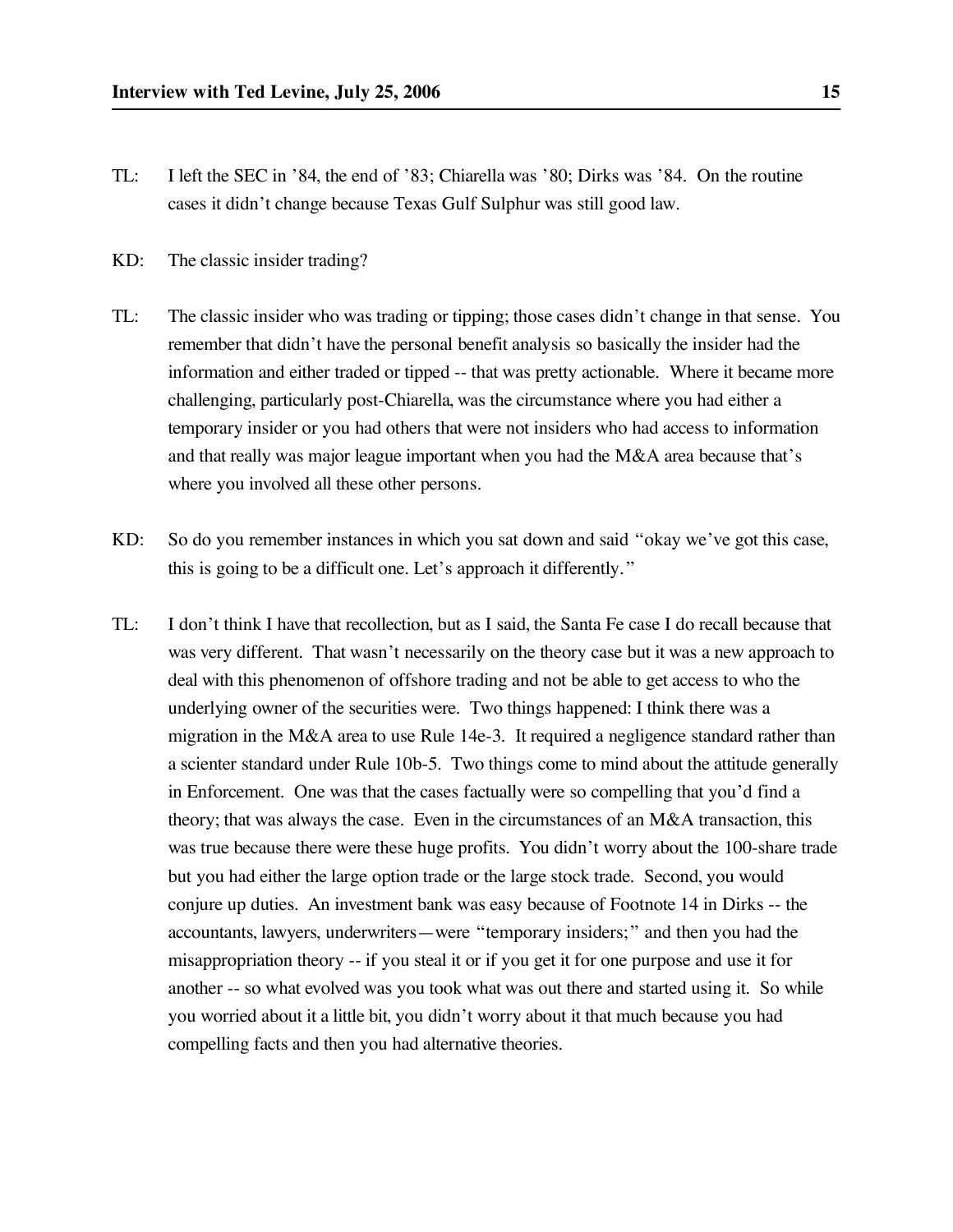- KD: You got out of the SEC about the time that the insider trading cases were really just about to become headline news.
- TL: Yes.
- KD: Did you have knowledge that these kinds of things were in the pipeline?
- TL: No. I left at the end of '83. The Boesky case, in which I was involved, was in November '86. Dirks was in '84, so yes, there was a lot emanating; there were a lot of cases and a lot of insider trading. Chairman Shad made it a high-priority program. However, I didn't have a sense of the pipeline. The run of the mill insider trading case, even in M&A context, took on a whole different meaning when you're talking about people meeting on the street corners of New York with bags full of cash and you had hidden accounts and you had notable people involved in what looked like horrendous conduct. That's really what happened with the Dennis Levine, Boesky, and Marty Siegel cases. It opened up Wall Street to this big time and there was a flurry of enforcement activity from, let's say, '85 to '90.
- KD: Right. I guess my question would have been, did you have a sense that that might be out there?
- TL: No. I didn't have any sense of that.
- KD: So everybody in the SEC was a little surprised?
- TL: Yes, the cases were hand delivered to them. Gary Lynch took over as head of Enforcement when Fedders had to leave the Commission. Basically, the Boesky case was walked into the SEC and the U.S. Attorney's Office. I mean the SEC was nowhere in its investigation. There was trading and they were frustrated because they couldn't get behind it because it was taking place offshore. And they couldn't trace it.
- KD: Is there anything that we haven't talked about that we should touch on?
- TL: I don't think so. I don't know if this has been helpful or not.